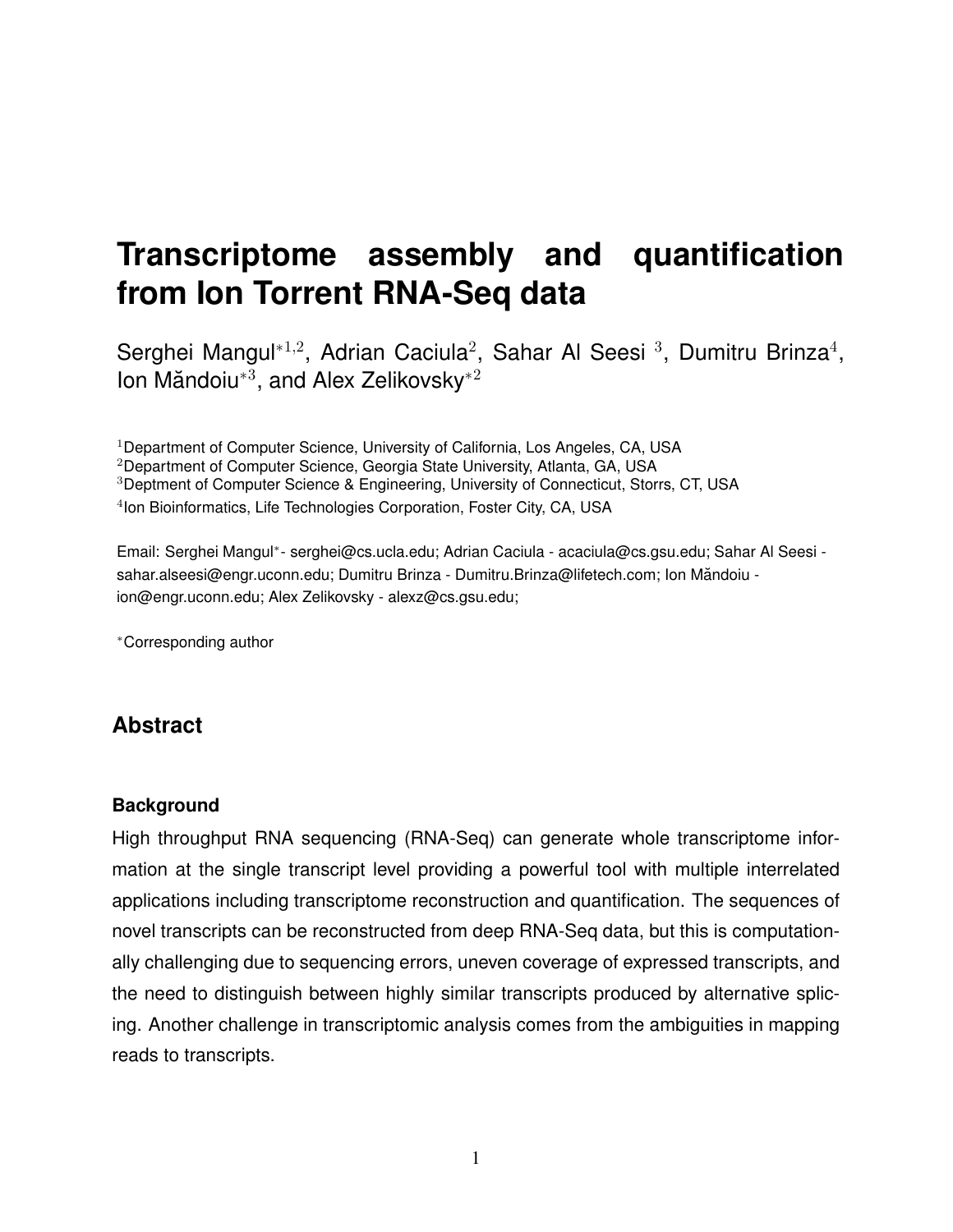### **Results**

We present MaLTA, a method for simultaneous transcriptome assembly and quantification from Ion Torrent RNA-Seq data. Our approach explores transcriptome structure and incorporates a maximum likelihood model into the assembly and quantification procedure. A new version of IsoEM algorithm suitable for Ion Torrent RNA-Seq reads is used to accurately estimate transcript expression levels. The MaLTA-IsoEM tool is publicly available at: http://www.cs.gsu.edu/ serghei/?q=malta

## **Conclusions**

Experimental results on both synthetic and real datasets show that Ion Torrent RNA-Seq data can be successfully used for transcriptome analyses. Experimental results suggest increased transcriptome assembly and quantification accuracy of MaLTA-IsoEM solution compared to existing state-of-the-art approaches.

## **Background**

Massively parallel whole transcriptome sequencing, commonly referred to as RNA-Seq, and its ability to generate full transcriptome data at the single transcript level, provides a powerful tool with multiple interrelated applications, including transcriptome assembly [1–4], gene and transcript expression level estimation [5–8], also known as transcriptome quantification, studying trans- and cis-regulatory effects [9], studying parent-of-origin effects [9–11], and calling expressed variants [12].

RNA-Seq has become the technology of choice for performing transcriptome analysis, rapidly replacing array-based technologies [13]. The Ion Torrent technology offers the fastest sequencing protocol for RNA-Seq experiments able to sequence whole transcriptome in few hours [14]. Most current research using RNA-Seq employs methods that depend on existing transcriptome annotations. Unfortunately, as shown by recent targeted RNA-Seq studies [15], existing transcript libraries still miss large numbers of transcripts. The incompleteness of annotation libraries poses a serious limitation to using this powerful technology since accurate normalization of RNA-Seq data critically requires knowledge of expressed transcript sequences [5–8]. Another challenge in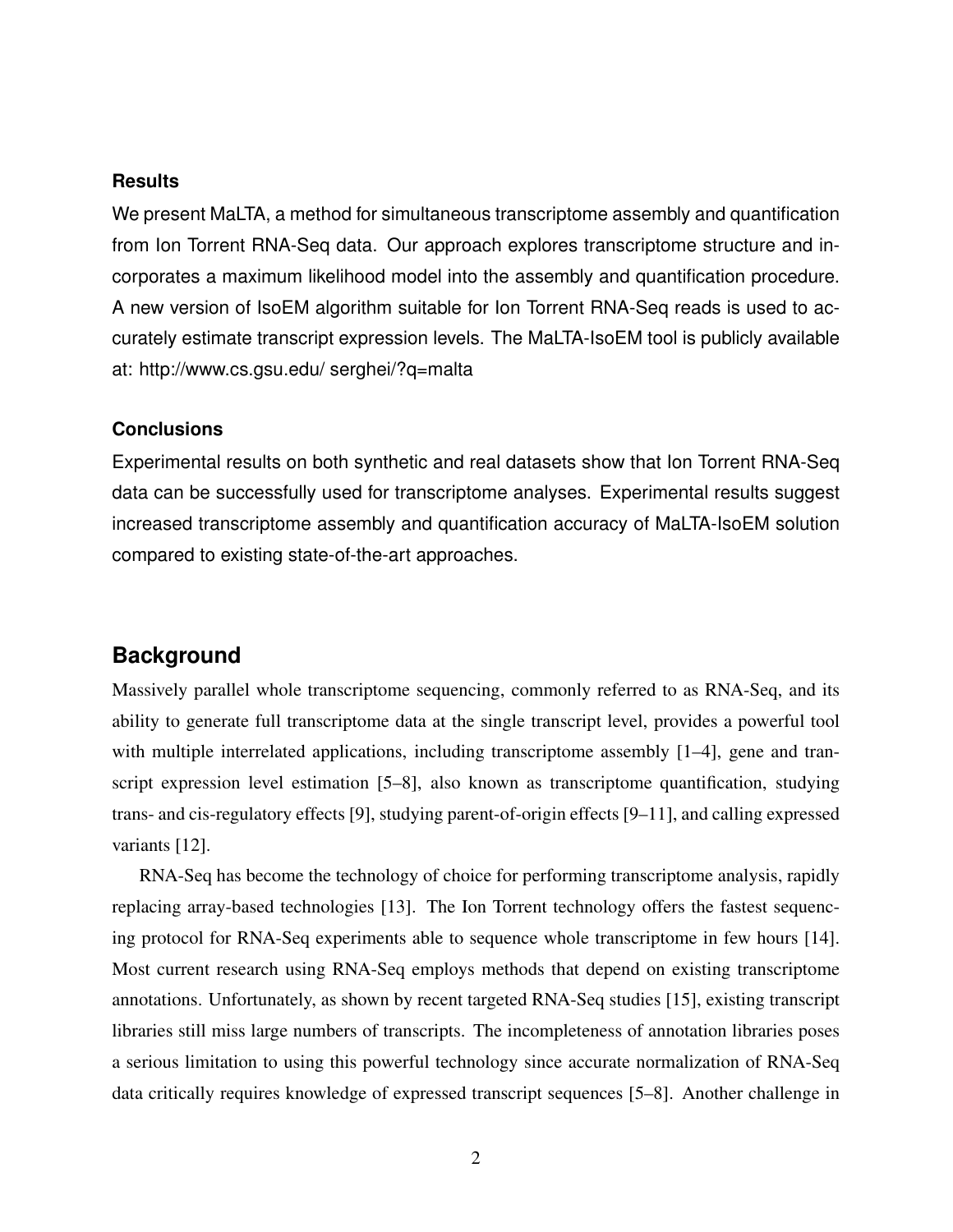transcriptomic analysis comes from the ambiguities in read/tag mapping to transcripts. Ubiquitous regulatory mechanisms such as the use of alternative transcription start and polyadenylation sites, alternative splicing, and RNA editing result in multiple messenger RNA (mRNA) isoforms being generated from a single genomic locus. Most prevalently, alternative splicing is estimated to take place for over 90% of the multi-exon human genes across diverse cell types [8], with as much as 68% of multi-exon genes expressing multiple isoforms in a clonal cell line of colorectal cancer origin [16]. The ability to reconstruct full length transcript sequences and accurately estimate their expression levels is widely believed to be critical for unraveling gene functions and transcription regulation mechanisms [17].

Here, we focus on two main problems in transcriptome analysis, namely, transcriptome assembly and quantification. Transcriptome assembly, also known as novel transcript discovery or reconstruction, is the problem of assembly the full length transcript sequences from the RNA sequencing data. Assembly can be done *de novo* or it can be assisted by existing genome and transcriptome annotations. Transcriptome quantification is the problem of estimating the expression level of each transcript. In the remainder of this section we give a brief description of the common protocols used for mRNA sequencing.

#### **RNA-Seq protocol**

RNA-Seq uses next generation sequencing technologies, such as SOLiD [18], 454 [19], Illumina [20], or Ion Torrent [21]. Figure 1 depicts the main steps in an RNA-Seq experiment, ending with the first step of analysis which is typically mapping the data to a reference. The mRNA extracted from a sample is converted to cDNA using reverse transcription and sheared into fragments. Fragments with lengths within a certain range are selected, and ligated with sequencing adapters. This is usually followed by an amplification step after which one or both ends of the cDNA fragments are sequenced to produce either single or paired-end reads. cDNA synthesis and adapter ligation can be done in a strand-specific manner, in which case the strand of each read is known; this is commonly referred to as directional sequencing. In the more common non-directional RNA-Seq protocols strand specificity is not maintained. The specifics of the sequencing protocols vary from one technology to the other. In particular, the length of produced reads varies depending on the technology, with newer high-throughput technologies typically producing longer reads.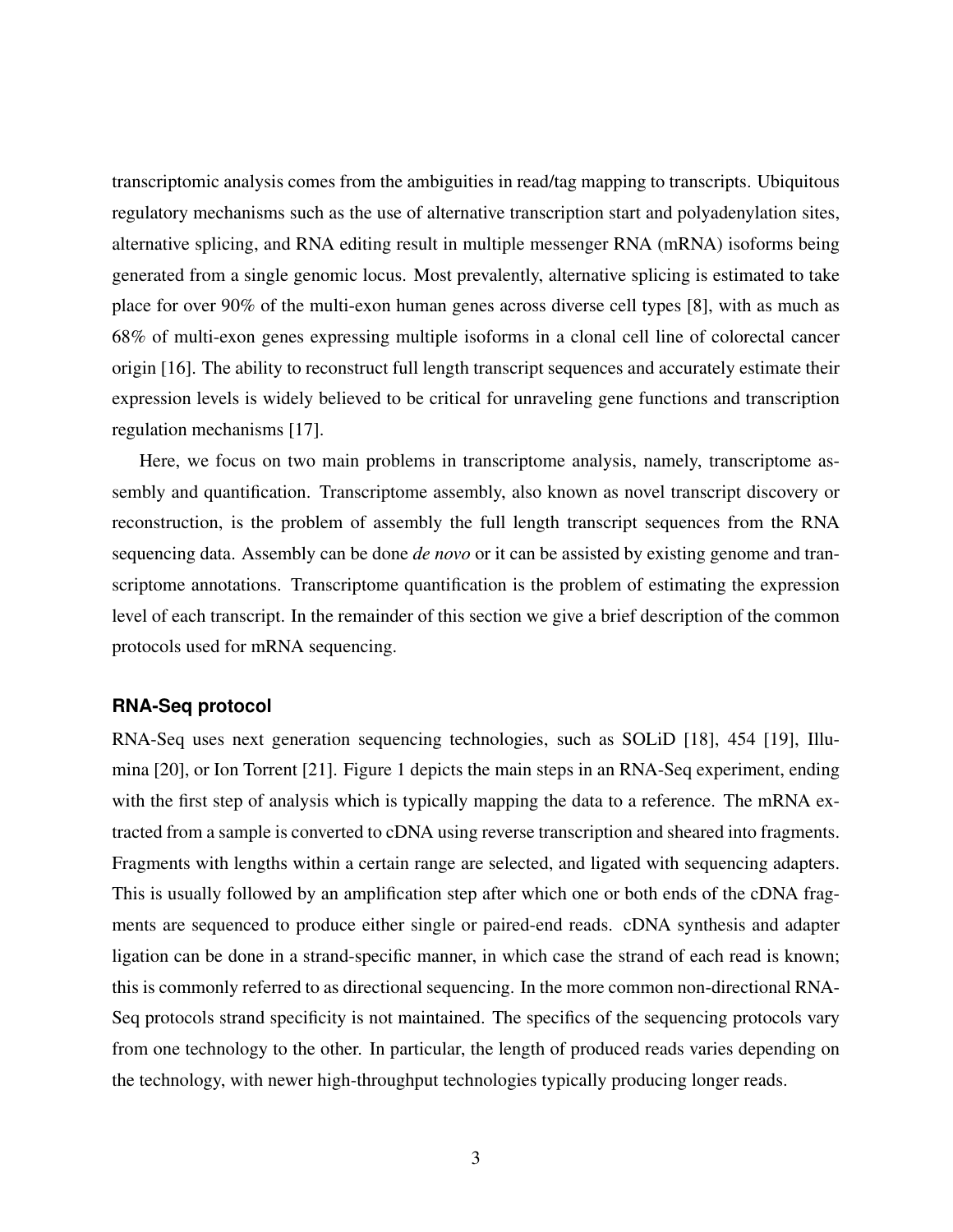#### **Related work**

Transcriptome assembly and quantification from RNA-Seq data has been the focus of much research in recent years. The sequences of novel transcripts together with their expression levels can be inferred from deep RNA-Seq data, but this is computationally challenging due to the short length of the reads, high percentage of sequencing errors, uneven coverage of expressed transcripts, and the need to distinguish between highly similar transcripts produced by alternative splicing. A number of methods address the problem of transcriptome assembly and quantification from RNA sequencing data. Methods for transcriptome assembly fall into three categories: "genome-guided", "genome-independent" and "annotation-guided" methods [22]. Genome-independent methods such as Trinity [23] or transAbyss [24] directly assemble reads into transcripts. A commonly used approach for such methods is de Brujin graph [25] utilizing "k-mers". The use of genomeindependent methods becomes essential when there is no trusted genome reference that can be used to guide assembly. On the other end of the spectrum, annotation guided methods [26–28] make use of available information in existing transcript annotations to aid in the discovery of novel transcripts. RNA-Seq reads can be mapped onto reference genome, reference annotations, exonexon junction libraries, or combinations thereof, and the resulting alignments are used to assemble transcripts.

Many transcriptome reconstruction methods fall in the genome-guided category. They typically start by mapping sequencing reads onto the reference genome,using spliced alignment tools, such as TopHat [29] or SpliceMap [30]. The spliced alignments are used to identify putative exons, splice junctions and transcripts that explain the alignments. While some methods aim to achieve the highest sensitivity, others work to predict the smallest set of transcripts explaining the given input reads. Furthermore, some methods aim to reconstruct the set of transcripts that would insure the highest quantification accuracy. Scripture [1] construct a splice graph from the mapped reads and reconstructs transcripts corresponding to all possible paths in this graph. It then uses pairedend information to filter out some transcripts. Although scripture achieves very high sensitivity, it may predict a lot of incorrect isoforms. The method of Trapnell et al. [4, 31], referred to as Cufflinks, constructs a read overlap graph and reconstruct transcripts using a minimal size path cover via a reduction to maximum matching in a weighted bipartite graph. TRIP [3] uses an integer programming model where the objective is to select the smallest set of putative transcripts that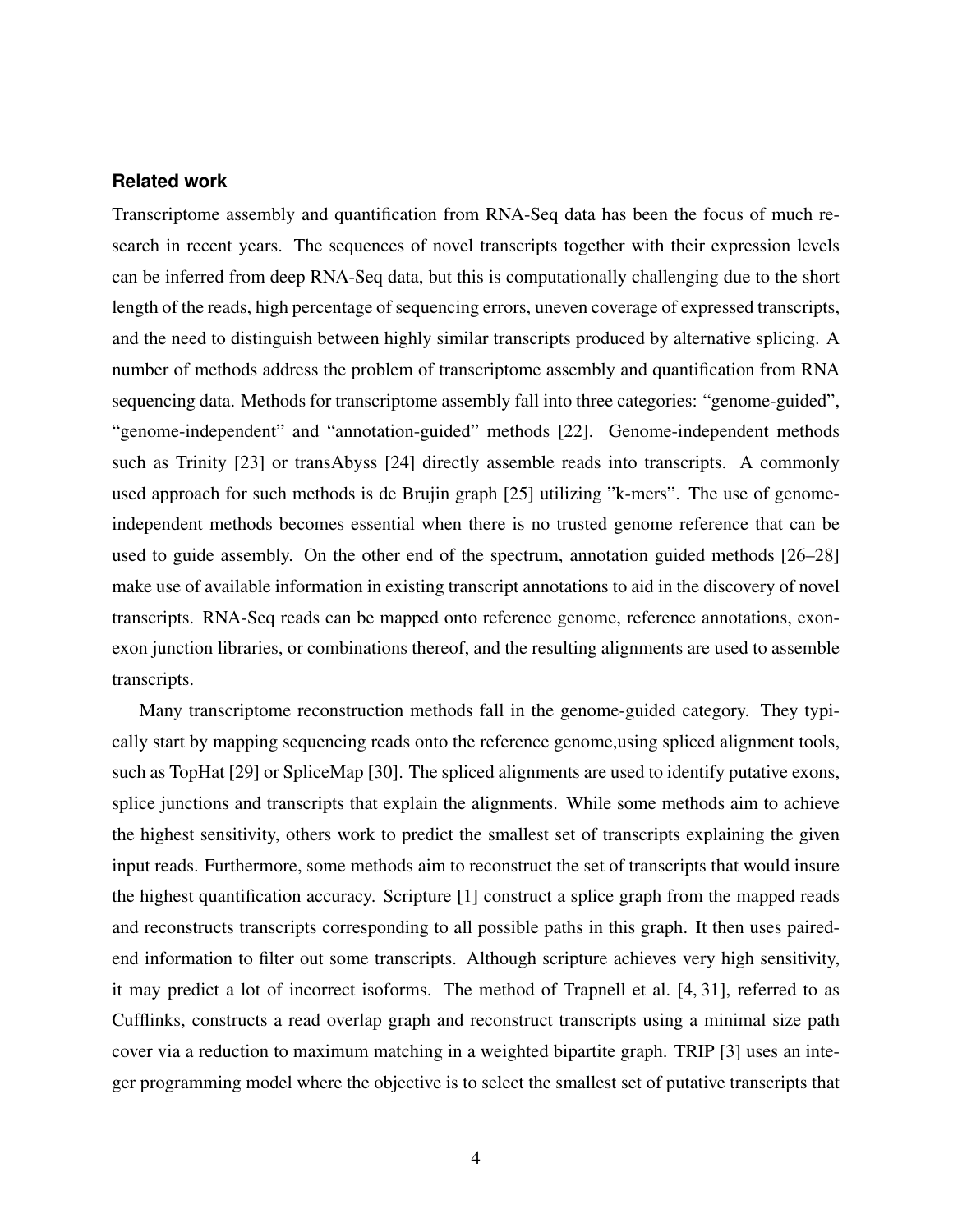yields a good statistical fit between the fragment length distribution empirically determined during library preparation and fragment lengths implied by mapping read pairs to selected transcripts. IsoLasso [32] uses the LASSO [33] algorithm, and it aims to achieve a balance between quantification accuracy and predicting the minimum number of transcripts. It formulates the problem as a quadratic programming one, with additional constraints to ensure that all exons and junctions supported by the reads are included in the predicted isoforms. CLIIQ [34] uses an integer linear programming solution that minimizes the number of predicted isoforms explaining the RNA-Seq reads while minimizing the difference between estimated and observed expression levels of exons and junctions within the predicted isoforms. Traph [35], proposed a method based on network flows for a multiassembly problem arising from transcript identification and quantification with RNA-Seq. Another method, CLASS [36] uses local read coverage patterns of RNA-seq reads and contiguity constraints from read pairs and spliced reads to predict transcripts from RNA-Seq data. iReckon [37] is a method for simultaneous determination of the transcripts and estimation of their abundances. This probabilistic approach incorporates multiple biological and technical phenomena, including novel isoforms, intron retention, unspliced pre-mRNA, PCR amplification biases, and multi-mapped reads. iReckon utilizes regularized Expectation-Maximization to accurately estimate the abundances of known and novel transcripts.

# **Methods Spliced alignment**

Alignment of RNA-Seq reads onto the reference genome, reference annotations, exon-exon junction libraries, or combinations thereof is the first step of RNA-Seq analyses, unless none of these are available in which case it is recommended to use *de novo* assembly methods [23, 24]. The best mapping strategy depends on the purpose of RNA-Seq analysis. If the focus of the study is to estimate transcripts and gene expression levels rather then discover new transcripts then it is recommended to map reads directly onto the set of annotated transcripts using a fast tool for ungapped read alignment. To be able to discover new transcriptional variants one should map the reads onto the reference genome. Recently, many bioinformatics tools, called spliced read aligners, have been developed to map RNA-Seq reads onto a reference genome [29, 30]. Alternatively, RNA-Seq reads can be mapped onto the genome using a local alignment tool such as the Ion Torrent mapper, TMAP. Both spliced alignments and local alignments can be used to detect novel tran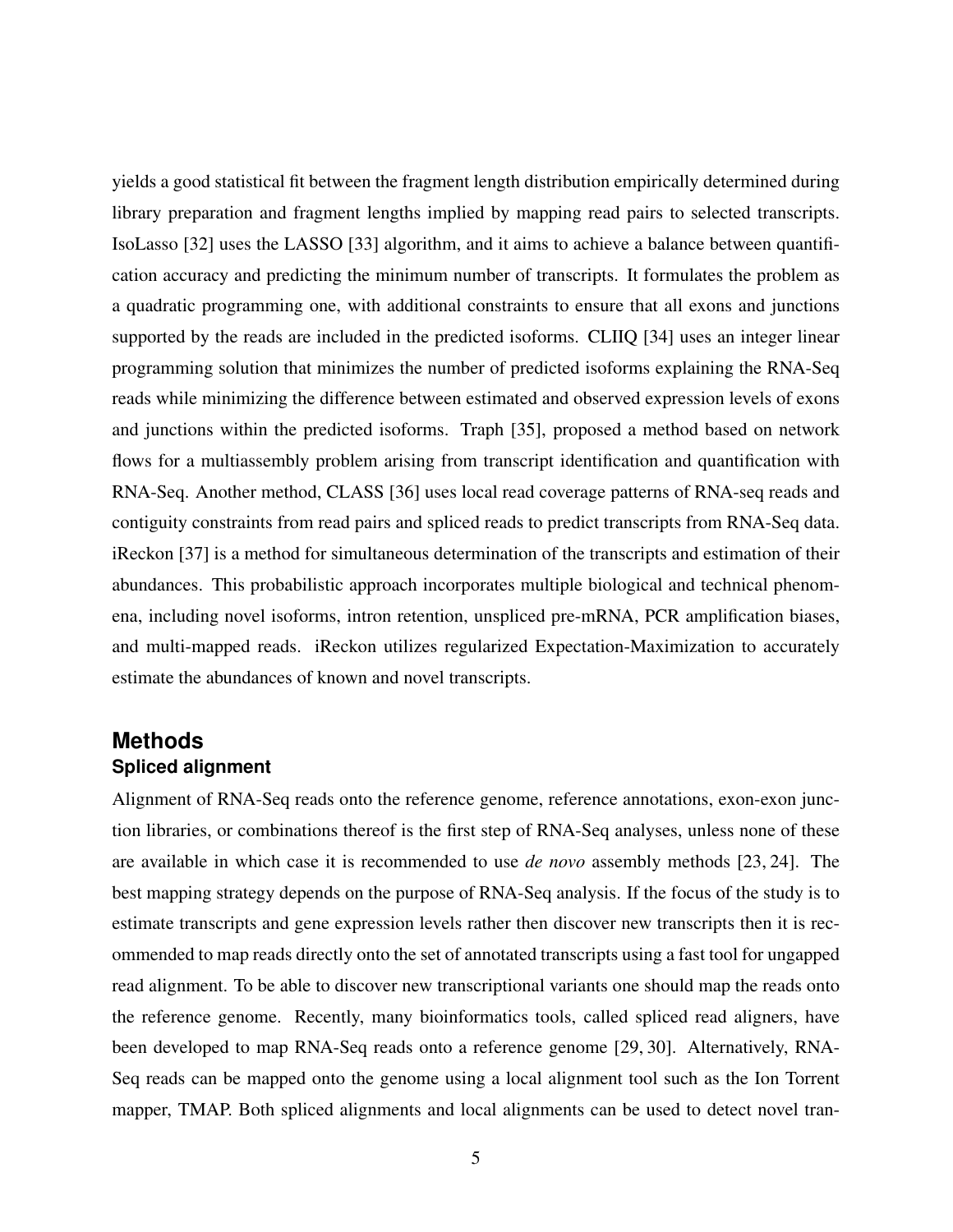scriptional and splicing events including exon boundaries, exon-exon junctions, gene boundaries, transcriptional start (TSS) and transcription end sites (TES).

In our experiments we used TopHat [29] with default parameters. For assessing transcriptome quantification accuracy Ion Torrent reads from cancer datasets were mapped on the External RNA Controls Consortium (ERCC) RNA spike-in controls reference [38] with added polyA tails of 200bp using TMAP. Reads for the MAQC datasets were mapped onto Ensembl known transcripts with added polyA tails of 200bp, also using TMAP.

#### **Splice graph and putative transcripts**

Typically, a gene can express multiple mRNA transcripts due to alternative transcriptional or splicing events including alternative first exon, alternative last exon, exon skipping, intron retention, alternative 5' splice site (A5SS), and alternative 3' splice site (A3SS) [39]. To represent such alternative transcripts, a gene is processed as a set of so called 'pseudo-exons' based on alternative variants obtained from aligned RNA-Seq reads. A pseudo-exon is a region of a gene between consecutive transcriptional or splicing events, i.e., starting or ending of an exon, as shown in Figure 2. Hence, every gene consists of a set of non-overlapping pseudo-exons. This gene representation lets us easily enumerate all possible transcripts of a gene. To generate the set of putative transcripts, we first create a splice graph based on pseudo-exon boundaries and splice junctions.

The splice graph is a directed acyclic graph (Figure 3) whose vertices represent pseudo-exons and edges represent pairs of pseudo-exons immediately following one another in at least one transcript (which is witnessed by at least one spliced read). Both splice junctions and pseudo-exon boundaries are inferred from read alignments. To construct the splice graph, MaLTA infers splice junctions from gapped alignments of RNA-seq reads. Next, inferred splice junctions are used to partition the reference genome into a set of non-overlapping segments, which are classified as (a) intron, (b) pseudo-exon, or (c) combination of both. It is easy to classify a segment as pseudo-exon if it is entirely covered, and as intron in case it is entirely uncovered. In case of partial coverage we require 80% of the segment to be covered to be classified as pseudo-exon, otherwise it is classified as (a) or (c). Segments containing a combination of introns and exons most likely contain gene boundaries. In this case we identify islands of coverage inside the segment. A segment may contain several coverage islands which correspond to single exon genes.

After constructing the splice graph, MaLTA enumerates all maximal paths using a depth-first-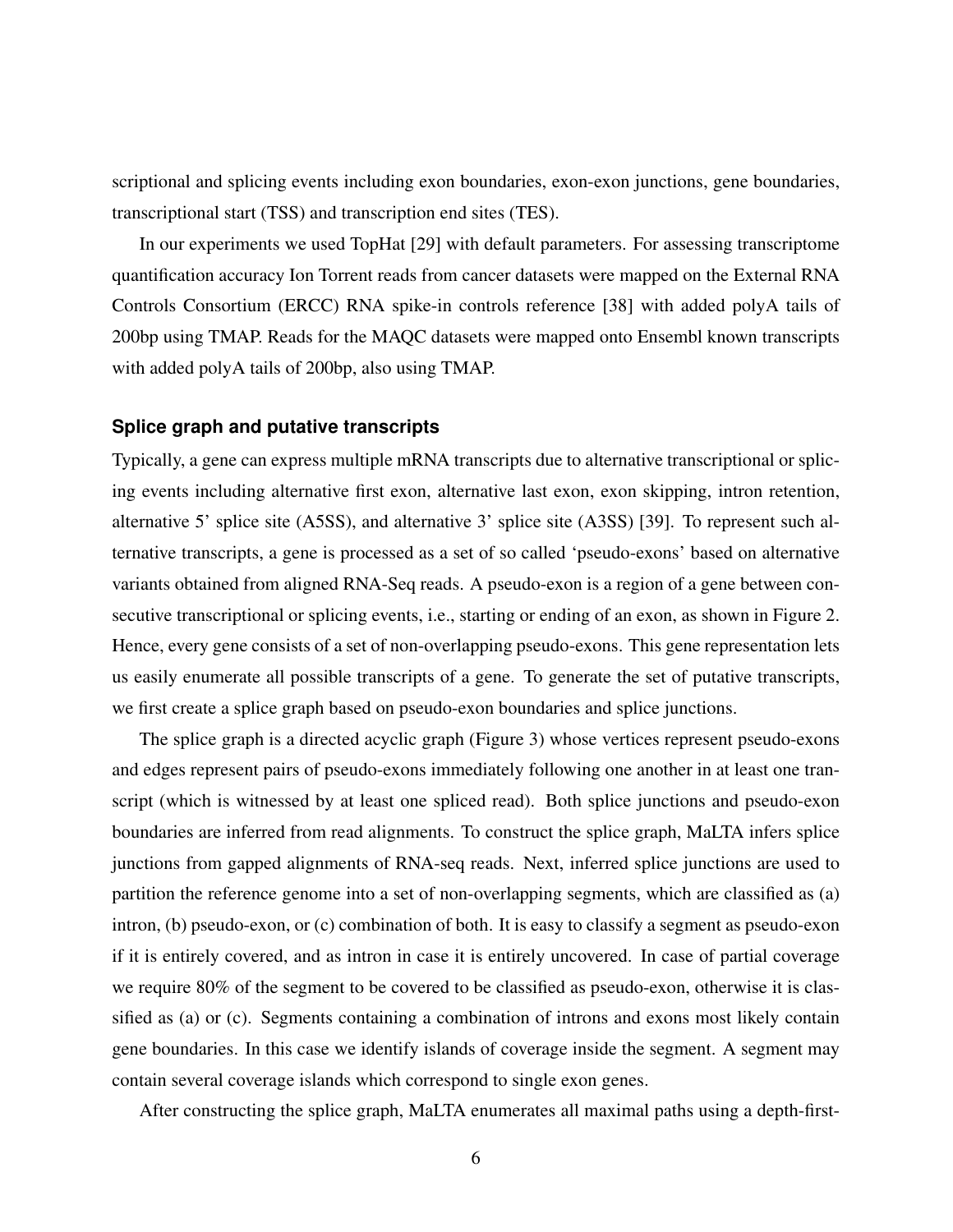search algorithm. These paths correspond to putative transcripts. Note that a gene with  $n$  pseudoexons may have as many as  $2<sup>n</sup> - 1$  possible candidate transcripts, each composed of a subset of the  $n$  pseudo-exons. The next subsection presents a maximum likehood transcriptome assembly and quantification algorithm that selects a minimal subset of candidate transcripts that best fits the observed RNA-Seq reads. The key ingredient is an expectation-maximization algorithm for estimating expression levels of candidate transcripts.

#### **Maximum likehood transcriptome assembly**

Existing transcriptome methods( [3, 4]) use read pairing information and fragment length distribution to accurately assemble set of transcripts expressed in a sample. This information is not available for current Ion Torrent technology, which can makes it challenging to assemble transcripts. The Ion Torrent PGM platform is able to produce single reads with read length in 50-300bp range. Our approach is to simultaneously explore the transcriptome structure and perform transcriptome quantification using a maximum likelihood model. MaLTA starts from the set of putative transcripts and selects the subset of this transcripts with the highest support from the RNA-Seq data. Maximum likelihood estimates of putative transcripts are computed using an Expectation Maximization (EM) algorithm which takes into account alternative splicing and read mapping ambiguities. EM algorithms are currently the state-of-the-art approach to transcriptome quantification from RNA-Seq read, and have been proven to outperform count-based approaches. Several independent implementations of EM algorithm exist in the literature ( [7, 40]).

We developed a new version of IsoEM [7] suitable for Ion Torrent RNA-Seq reads. IsoEM is an expectation-maximization algorithm for transcript frequency estimation. It overcomes the problem of reads mapping to multiple transcripts using iterative framework which simultaneously estimates transcript frequencies and imputes the missing origin of the reads. A key feature of IsoEM, is that it exploits information provided by the distribution of insert sizes, which is tightly controlled during sequencing library preparation under current RNA-Seq protocols. In [7], we showed that modeling insert sizes is highly beneficial for transcript expression level estimation even for RNA-Seq data consisting of single reads, as in the case of Ion Torrent. Modeling insert sizes contributes to increased estimation accuracy by disambiguating the transcript of origin for the reads. In IsoEM, insert lengths are combined with base quality scores, and, if available, strand information to probabilistically allocate reads to transcripts during the expectation step of the al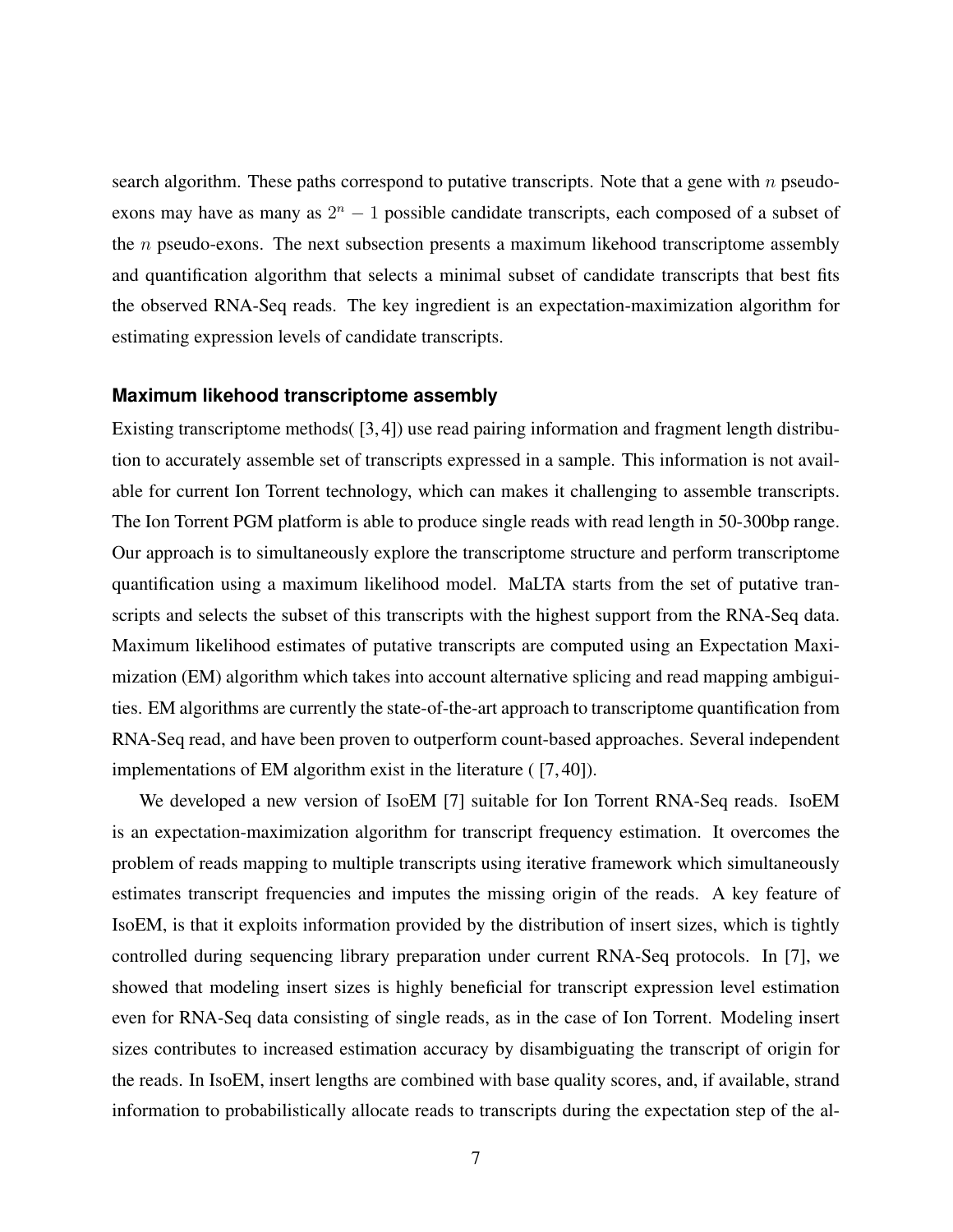gorithm. Since most Ion Torrent sequencing errors are insertions and deletions, we developed a version of IsoEM capable of handling insertions and deletions in read alignments.

The main idea of the MaLTA approach is to cover all trancriptional and splicing variants presented in the sample with the minimum set of putative transcripts. We use the new version of IsoEM algorithm described above to estimate expression levels of putative transcripts. Since IsoEM is run with all possible candidate transcripts, the number of transcripts that are predicted to have non-zero frequency can still be very large. Instead of selecting all transcripts with non zero frequency, we would like to select a small set of transcripts that explain all observed splicing events and have highest support from the sequencing data. To realize this idea we use a greedy algorithm which traverses the list of candidate transcripts sorted in descending order by expression level, and selects a candidate transcript only if it contains a transcriptional or splicing event not explained by the previously selected transcripts.

## **Results and discussions**

We evaluated the accuracy of MaLTA-IsoEM approach on both simulated and real human RNA-Seq data. The human genome sequence (hg18, NCBI build 36) was downloaded from UCSC together with the the KnownGenes transcripts annotation table. Genes were defined as clusters of known transcripts defined by the GNFAtlas2 table. In our simulation experiments, we simulate reads together with splice alignments to the genome; these alignments are provided to all compared methods. We varied the length of single-end reads, which were randomly generated per gene by sampling fragments from known transcripts. All the methods were compared on datasets with various read length, i.e., 50bp, 100bp, 200bp, and 400bp. Expression levels of transcripts inside each gene cluster followed uniform and geometric distributions. To address library preparation process of RNA-Seq experiment we simulated fragment lengths from a normal probability distribution with different means and 10% standard deviation.

All reconstructed transcripts were matched against annotated transcripts. As in [4] and [32], two transcripts were assumed to match if and only if internal exon boundaries coordinates (i.e. all exons coordinates except the beginning of the first exon and the end of the last exon) were identical. We use sensitivity and positive predictive value (PPV) to evaluate the performance of different assembly methods. Sensitivity is defined as the proportion of assembled transcripts that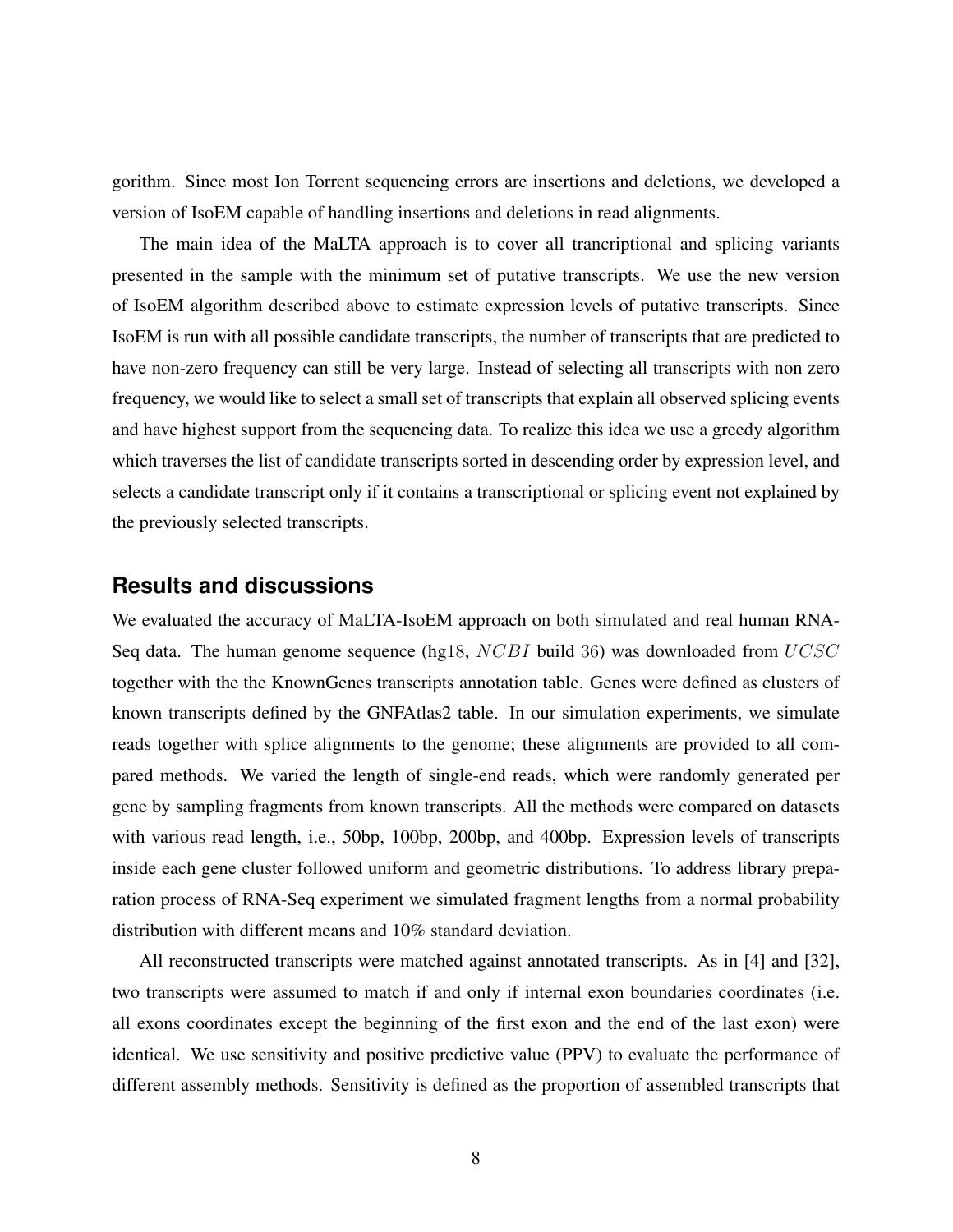match annotated transcripts, i.e.,  $sensitivity = TP/(TP + FN)$ . Positive predictive value (PPV) is defined as the proportion of annotated transcript sequences among assembled sequences, i.e.,  $PPV = TP/(TP + FP).$ 

Transcriptome quantification accuracy was evaluated by comparing RNA-Seq estimates with TaqMan qRT-PCR measurements [41] or External RNA Controls Consortium (ERCC) RNA spikein controls [38]. The coefficient of determination  $(R^2)$  between the (qRT-PCR/ERCC) and Fragment Per Kilobase of exon length per Million reads (FPKM) estimates was used as accuracy measure.

#### **Comparison on simulated RNA-Seq data**

In this section, we use sensitivity and PPV defined above to compare the MaLTA to other transcriptome assembly tools. The most recent versions of Cufflinks (version 2.1.1) [4] and IsoLasso (v 2.6.0) [2] with the default parameters are used for performance comparison. We explore the influence of read and fragment length on performance of assembly methods.

Table 1 reports sensitivity and PPV of transcriptome assembly for reads of length 400bp, simulated assuming both uniform and geometric expression of transcripts. MaLTA significantly overperforms the other methods, achieving both sensitivity and PPV over 75% for all datasets. For all methods the difference in accuracy between datasets generated assuming uniform and geometric distribution is small, with the latter one typically having a slightly worse accuracy. Thus, in the interest of space we present remaining results for datasets generated using uniform distribution.

There is a strong correlation between number of splicing events within the gene and number of annotated transcripts. A high number of splicing events leads to increased number of candidate transcripts, which makes the selection process more difficult. To explore the behavior of the methods depending on number of transcripts per gene we divided all genes into categories according to the number of annotated transcripts and calculated the sensitivity and PPV within each such category.

Figures 4(a)-4(b) compare the performance of three methods (Cufflinks, IsoLasso, MaLTA) on simulated data with respect to the number of transcripts per gene. Note that sensitivity and PPV (Figure 4) for single-transcript genes achieves 100% for all methods and is excluded from consideration. MaLTA achieves equivalent or better results in both sensitivity and PPV for all categories.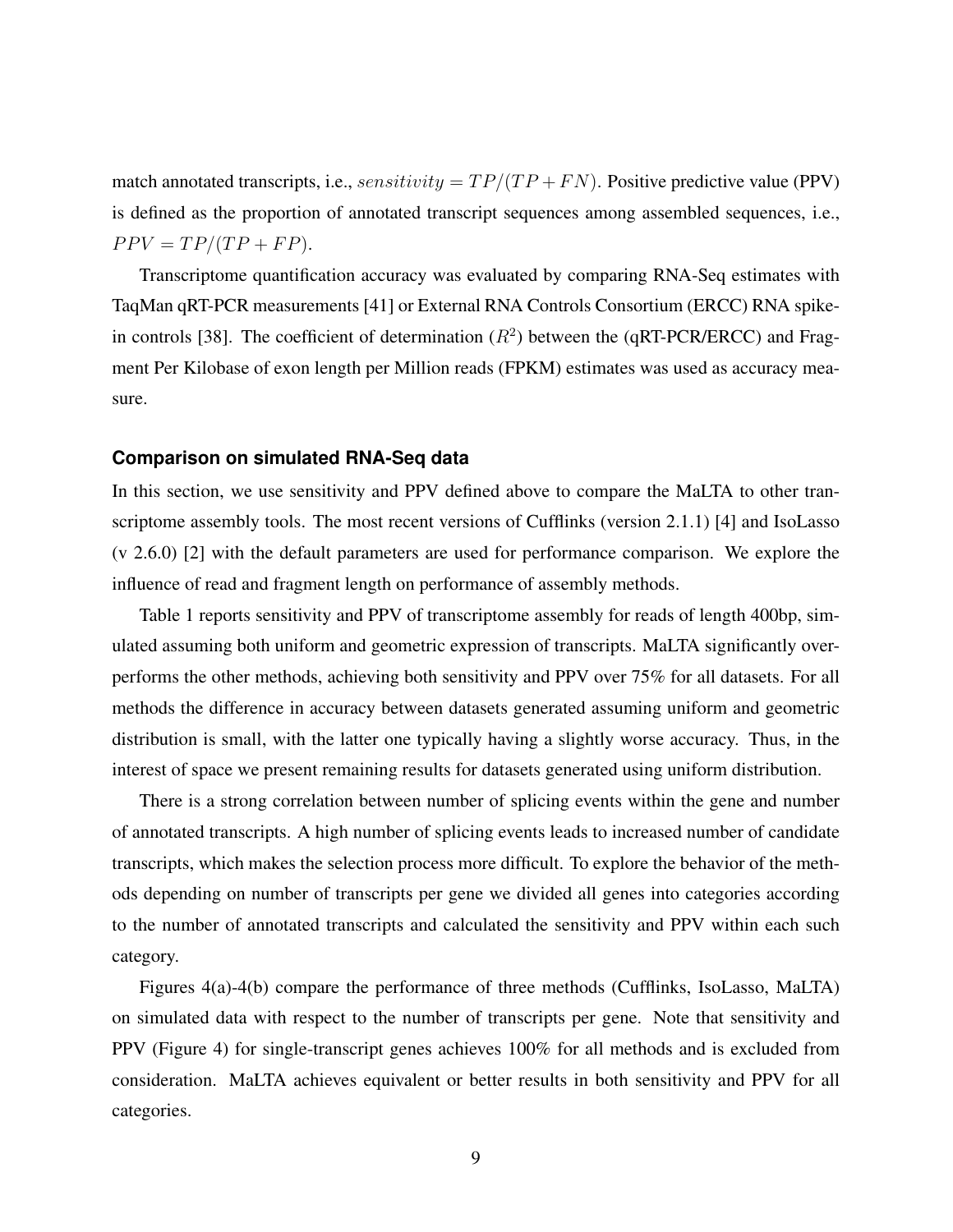Table 2 compares assembly accuracy of Cufflinks, IsoLasso, and MaLTA for different combinations of read and fragment lengths: (50bp,250bp), (100bp,250bp), (100bp,500bp), (200bp,250bp), (400bp,450bp). The results show that MaLTA provide 5-15% improvement in sensitivity and 1- 10% improvement in PPV.

## **Comparison on Ion Torrent cancer and MAQC RNA-Seq datasets**

For this study, we compared MaLTA and Cufflinks on 3 cancer datasets downloaded from the Ion Community website: GOG-382 (HepG2 - hepatocellular carcinoma), DID-416 (K562 - myelogenous leukemia) and DID-413 (MCF-7 - breast ductal carcinoma). Comparison with IsoLasso on the real datasets is omitted due to technical problems (IsoLasso results were consistently incomparable to other methods). Reads were mapped to hg18 reference genome using TopHat2 (with default parameters) which is able to produce splice alignment used by transcriptome assembly tools (Table 3).

Although UCSC annotations are known to be incomplete, we expect a significant proportion of assembled transcripts to be consistent with these annotations. Thus, the performance of transcriptome assembly was evaluated by the total number of assembled transcripts matching UCSC annotations. Table 4 gives the results obtained by MaLTA and Cufflinks on DID-413, DID-416 and GOG-382 datasets. Both methods assemble highest number of transcripts confirmed by reference annotations for GOG-382 dataset. Cufflinks and MaLTA respectively were able to assemble 13,887 and 16,143 transcripts, of which 1,557 and 4,395 are known annotated transcripts. A large number of identified annotated transcripts were confirmed by both methods (Figure 5). The GOG-382 dataset contains the highest number of annotated transcripts confirmed by both methods; among identified annotated transcripts 1,291 transcripts were confirmed by both methods.

To evaluate transcriptome quantification accuracy of the methods we ran IsoEM and Cufflinks on Ion Torrent RNA-Seq data generated from two commercially available reference RNA samples that have been well-characterized by quantitative real time PCR (qRT-PCR) as part of the MicroArray Quality Control Consortium (MAQC); namely the Ambion Human Brain Reference RNA, Catalog #6050), henceforth referred to as HBRR and the Stratagene Universal Human Reference RNA (Catalog #740000), henceforth referred to as UHRR. We used five HBRR datasets and five UHRR datasets for the comparison. To assess accuracy, gene expression estimates obtained from RNA-Seq data were compared against those obtained from TaqMan qRT-PCR mea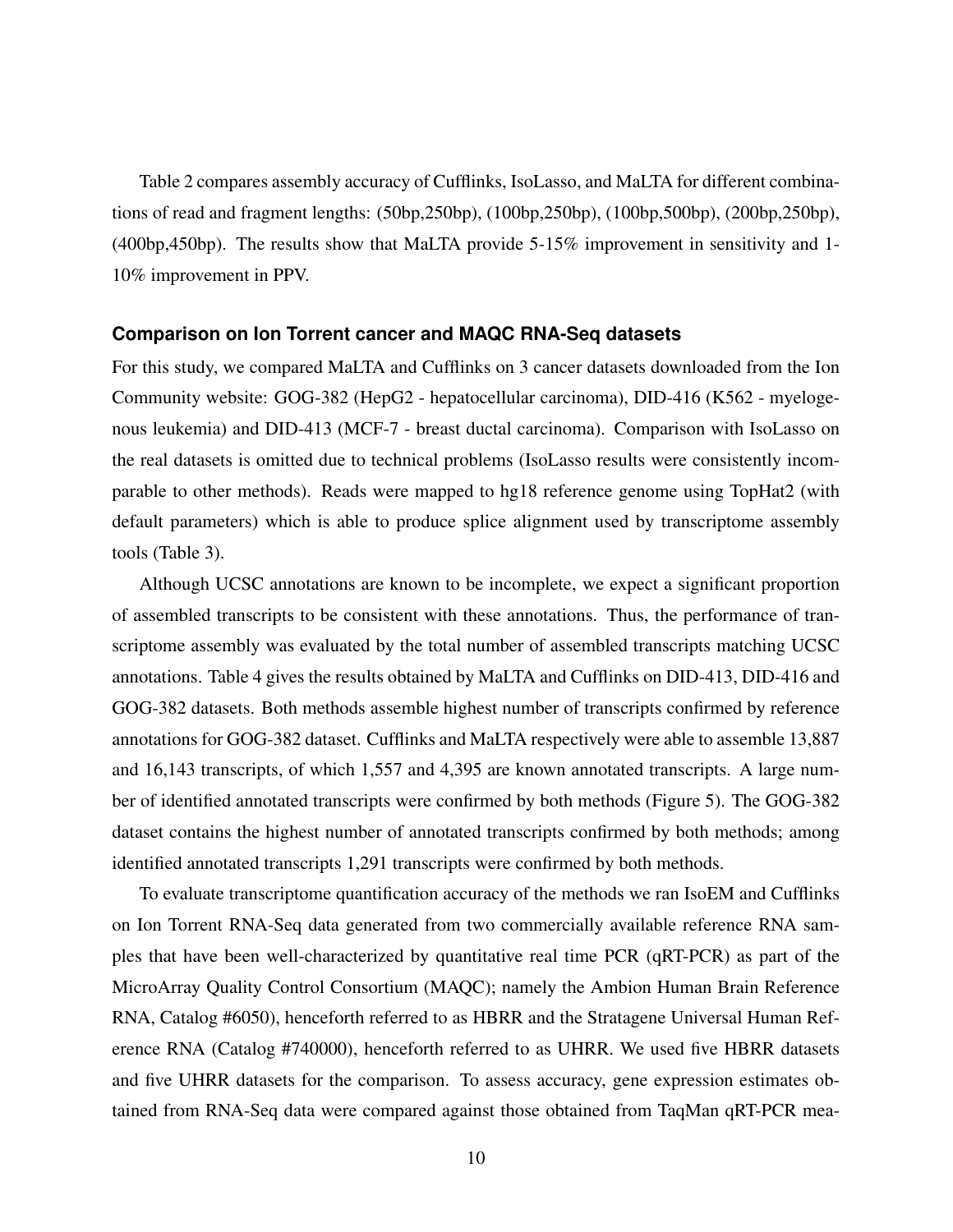surements (GEO accession GPL4097) collected as part of the MAQC project. As described in [41], each TaqMan Assay was run in four replicates for each measured gene. POLR2A (ENSEMBL id ENSG00000181222) was chosen as the reference gene and each replicate CT was subtracted from the average POLR2A CT to give the log2 difference (delta CT). For delta CT calculations, a CT value of 35 was used for any replicate that had  $CT > 35$ . The normalized expression value for gene g was computed as  $2$ <sup>(CT</sup> of POLR2A)-(CT of g), and the average of the qPCR expression values in the four replicates was used as the ground truth. Mapping gene names to Ensembl gene IDs using the HUGO Gene Nomenclature Committee (HGNC) database resulted in TaqMan qPCR expression levels for 832 Ensembl genes. Tables 5 and 6 show statistics for the size, number of mapped reads, and accuracy of gene expression levels estimated by IsoEM for each of the 10 datasets as well as the combined reads for each sample. Figure 6 presents a comparison between IsoEM and Cufflinks results. IsoEM estimates correlate better with qPCR measurements compared to Cufflinks. Additionally, IsoEM estimates have less variability across different Ion Torrent runs.

We also compared IsoEM and Cufflinks on two of the cancer Ion Torrent datasets, GOG-382 and DID-413. Methods were evaluated by calculating correlation between estimated FPKMs for External RNA Controls Consortium (ERCC) spike-in controls [38] with the known frequencies of these RNA controls in the samples (ERCC mix1 was spiked in for both runs). Table 7 presents the results of this comparison, showing higher  $R^2$  for IsoEM in both cases.

## **Conclusion**

In this paper we described the MaLTA-IsoEM method for simultaneous transcriptome assembly and quantification from Ion Torrent RNA-Seq data. Our approach explores transcriptome structure and incorporates maximum likelihood model into assembly and quantification procedure. Results on real cancer and MAQC RNA-Seq datasets show that Ion Torrent RNA-Seq data can be successfully used for transcriptome analysis. Transcriptome assembly and quantification accuracy was confirmed by comparison to annotated transcripts and comparison to TaqMan qRT-PCR measurements and External RNA Controls Consortium RNA spike-in controls. Experimental results on both real and synthetic datasets generated with various sequencing parameters and distribution assumptions suggest increased transcriptome assembly and quantification accuracy of MaLTA-IsoEM compared to existing state-of-the-art approaches.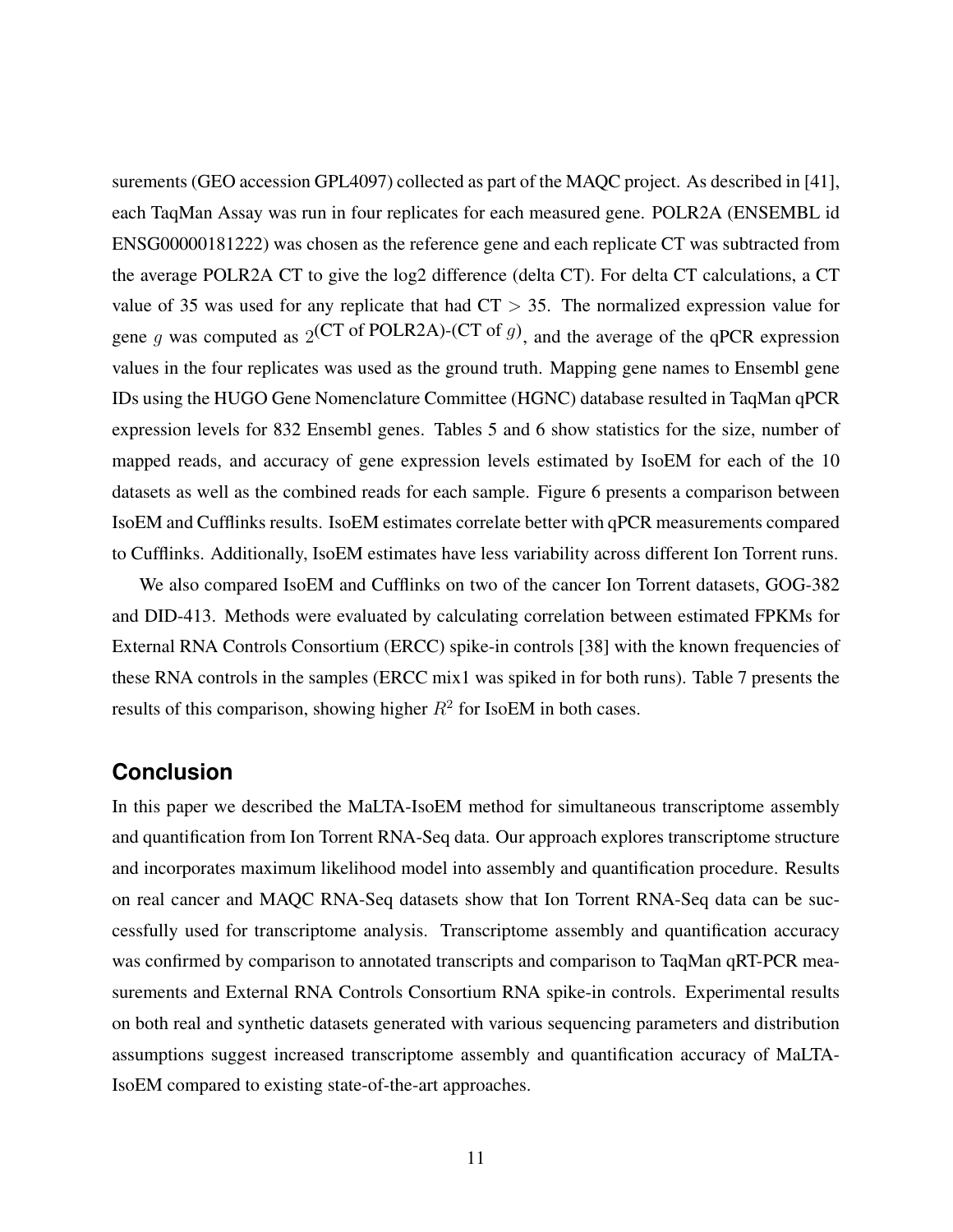# **Acknowledgements**

S.M., A.C., S.A.S., I.M. and A.Z. were supported in part by Agriculture and Food Research Initiative Competitive Grant no. 201167016-30331 from the USDA National Institute of Food and Agriculture and by Life Technology Grants "Novel transcript reconstruction from Ion Torrent sequencing" and "Viral Metagenome Reconstruction Software for Ion Torrent PGM Sequencer". S.M.,A.C. and A.Z. were supported in part by NSF award IIS-0916401. I.M. was supported in part by NSF award IIS-0916948. S.M. is supported by National Science Foundation grants 0513612, 0731455, 0729049, 0916676, 1065276, 1302448 and 1320589, and National Institutes of Health grants K25-HL080079, U01-DA024417, P01-HL30568, P01-HL28481, R01-GM083198, R01- MH101782 and R01-ES022282. S.M. was supported in part by Institute for Quantitative & Computational Biosciences Fellowship, UCLA and Second Century Initiative Bioinformatics University Doctoral Fellowship, Georgia State University. A.C. was supported in part by Molecular Basis of Disease Fellowship, Georgia State University.

# **Competing interests**

The authors declare that they have no competing interests.

# **Authors contributions**

S.M., D.B., I.M. and A.Z. conceived the idea. S.M. designed algorithms, developed software, performed analysis and experiments, wrote the paper. A.C. performed analysis and experiments, wrote the paper. S.A.S. developed software, performed analysis and experiments, wrote the paper. D.B. contributed to designing the algorithms and writing the paper. I.M. contributed to designing the algorithms and writing the paper. A.Z. designed the algorithms, wrote the paper and supervised the project. All authors have read and approved the final manuscript.

# **Declarations**

Publication costs for this work were funded by the corresponding authors' institutions.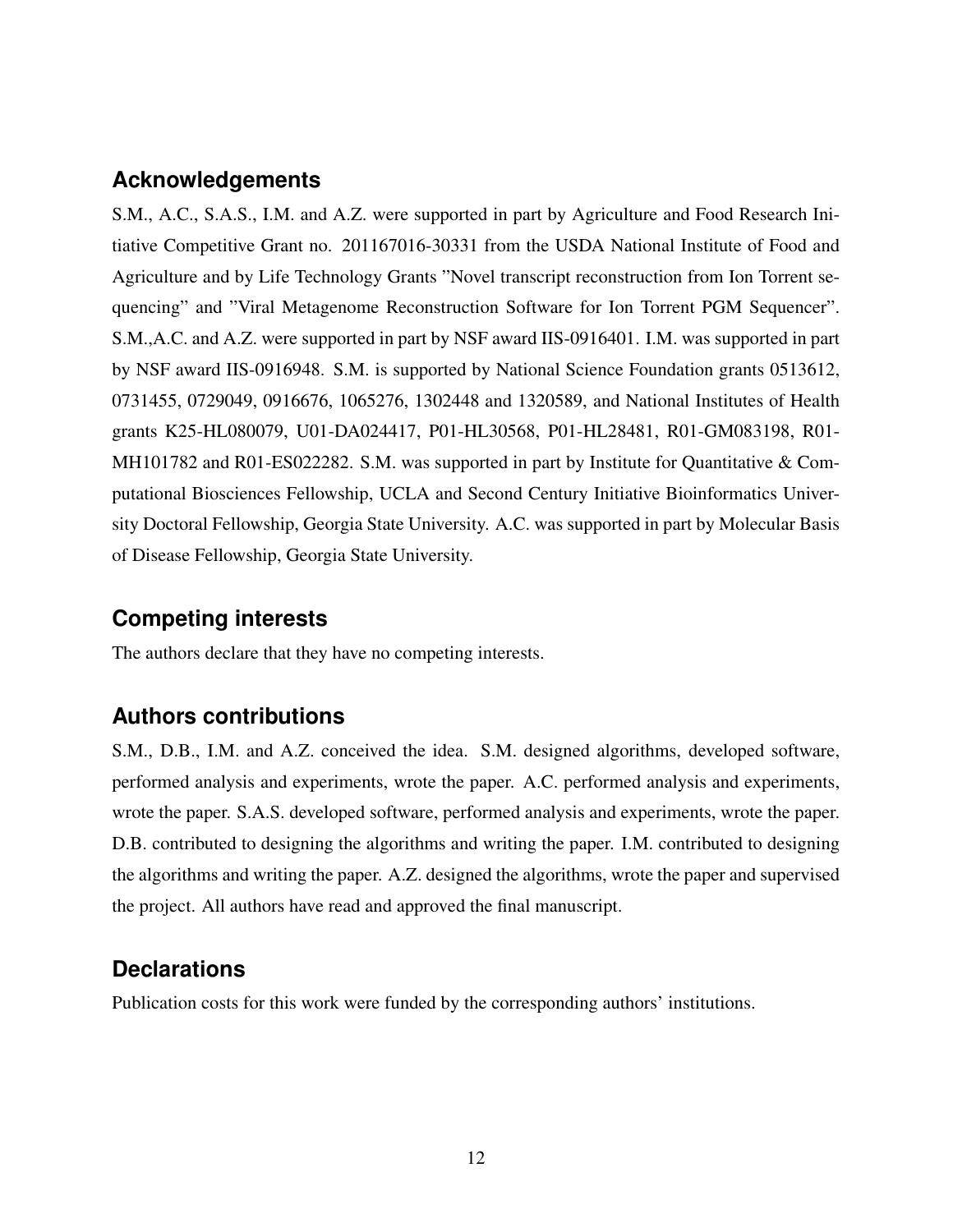## **References**

- 1. Guttman M, Garber M, Levin J, Donaghey J, Robinson J, Adiconis X, Fan L, Koziol M, Gnirke A, Nusbaum C, Rinn J, Lander E, Regev A: *Ab initio* reconstruction of cell type–specific transcriptomes in mouse reveals the conserved multi-exonic structure of lincRNAs. *Nature Biotechnology* 2010, 28(5):503–510, [http://dx.doi.org/10.1038/nbt.1633].
- 2. Li W, Feng J, Jiang T: IsoLasso: A LASSO Regression Approach to RNA-Seq Based Transcriptome Assembly. *Lecture Notes in Computer Science* 2011, 6577:168–+.
- 3. Mangul S, Caciula A, Al Seesi S, Brinza D, Banday AR, Kanadia R: An integer programming approach to novel transcript reconstruction from paired-end RNA-Seq reads. In *Proceedings of the ACM Conference on Bioinformatics, Computational Biology and Biomedicine*, BCB '12, New York, NY, USA: ACM 2012:369–376, [http://doi.acm.org/10.1145/2382936.2382983].
- 4. Trapnell C, Williams B, Pertea G, Mortazavi A, Kwan G, van Baren M, Salzberg S, Wold B, Pachter L: Transcript assembly and quantification by RNA-Seq reveals unannotated transcripts and isoform switching during cell differentiation. *Nature biotechnology* 2010, 28(5):511–515, [http://dx.doi.org/ 10.1038/nbt.1621].
- 5. Li B, Ruotti V, Stewart R, Thomson J, Dewey C: RNA-Seq gene expression estimation with read mapping uncertainty. *Bioinformatics* 2010, 26(4):493–500, [http://dx.doi.org/10.1093/bioinformatics/ btp692].
- 6. Mortazavi A, Williams B, McCue K, Schaeffer L, Wold B: Mapping and quantifying mammalian transcriptomes by RNA-Seq. *Nature methods* 2008, [http://dx.doi.org/10.1038/nmeth.1226].
- 7. Nicolae M, Mangul S, Mandoiu I, Zelikovsky A: Estimation of alternative splicing isoform frequencies from RNA-Seq data. *Algorithms for Molecular Biology* 2011, 6:9, [http://www.almob.org/content/ 6/1/9].
- 8. Wang E, Sandberg R, Luo S, Khrebtukova I, Zhang L, Mayr C, Kingsmore S, Schroth G, Burge C: Alternative isoform regulation in human tissue transcriptomes. *Nature* 2008, 456(7221):470–476, [http://dx.doi.org/10.1038/nature07509].
- 9. McManus CJ, Coolon JD, Duff MO, Eipper-Mains J, Graveley BR, Wittkopp PJ: Regulatory divergence in Drosophila revealed by mRNA-seq. *Genome research* 2010, 20(6):816–825, [http: //dx.doi.org/10.1101/gr.102491.109].
- 10. Degner JF, Marioni JC, Pai AA, Pickrell JK, Nkadori E, Gilad Y, Pritchard JK: Effect of read-mapping biases on detecting allele-specific expression from RNA-sequencing data. *Bioinformatics* 2009, 25(24):3207–3212, [http://bioinformatics.oxfordjournals.org/content/25/24/3207.abstract].
- 11. Gregg C, Zhang J, Butler JE, Haig D, Dulac C: Sex-specific parent-of-origin allelic expression in the mouse brain. *Science (New York, N.Y.)* 2010, 329(5992):682–685, [http://dx.doi.org/10.1126/science. 1190831].
- 12. Duitama J, Srivastava P, Mandoiu I: Towards Accurate Detection and Genotyping of Expressed Variants from Whole Transcriptome Sequencing Data. *BMC Genomics* 2012, 13(Suppl 2):S6, [http: //www.biomedcentral.com/1471-2164/13/S2/S6/].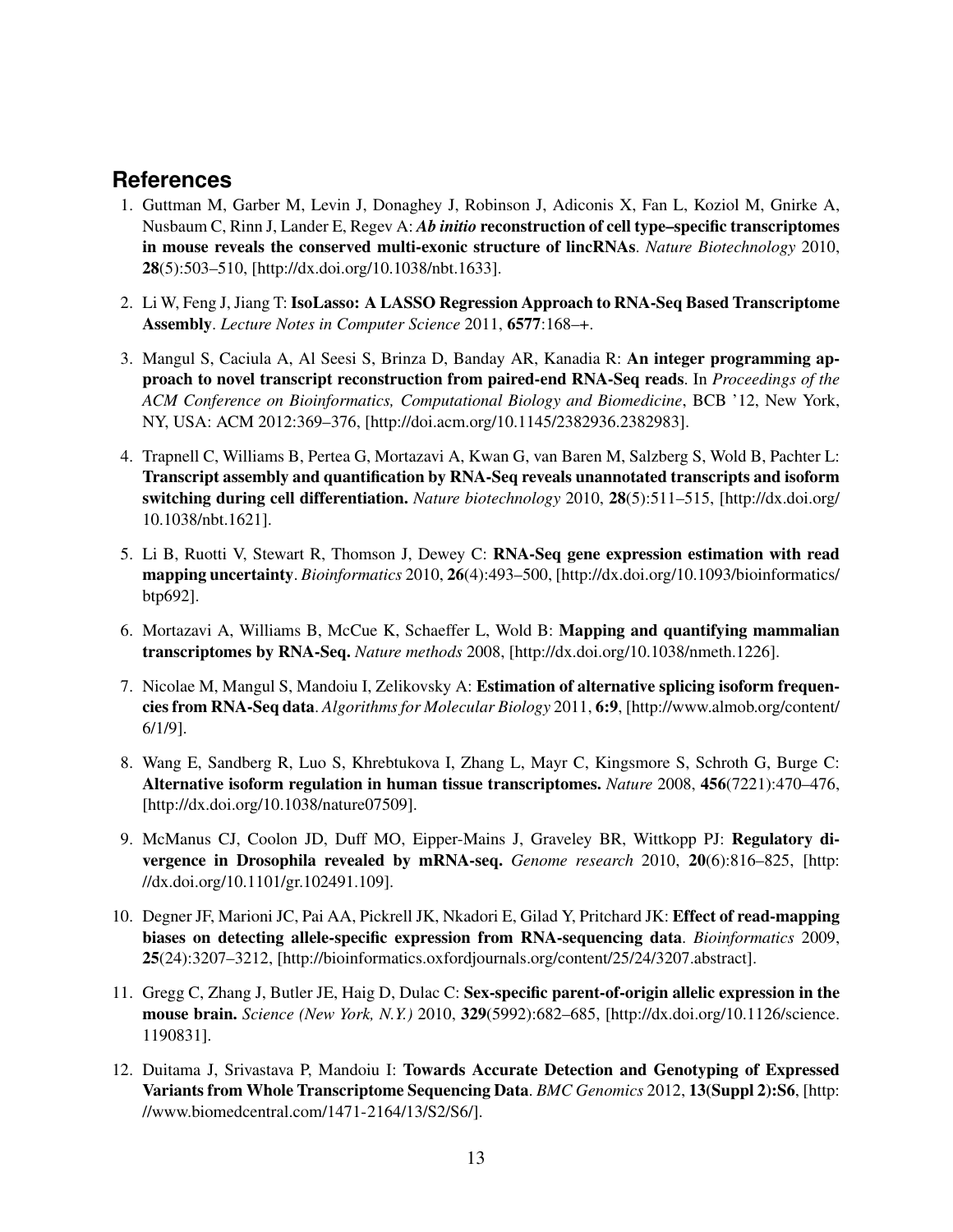- 13. Wang Z, Gerstein M, Snyder M: RNA-Seq: a revolutionary tool for transcriptomics. *Nat. Rev. Genet.* 2009, 10:57–63, [http://dx.doi.org/10.1038/nrg2484].
- 14. Gene expression profiling using Ion semiconductor sequencing 2013, [http://tools.invitrogen.com/ content/sfs/brochures/gene-expression-profiling-using-Ion-semiconductor-sequencing.pdf].
- 15. Mercer TR, Gerhardt DJ, Dinger ME, Crawford J, Trapnell C, Jeddeloh JA, Mattick JS, Rinn JL: Targeted RNA sequencing reveals the deep complexity of the human transcriptome. *Nature Biotechnology* 2012, 30:99–104.
- 16. Griffith *et al* M: Alternative expression analysis by RNA sequencing. *Nature Methods* 2010, 7(10):843–847, [http://dx.doi.org/10.1038/nmeth.1503].
- 17. Ponting C, Belgard T: Transcribed dark matter: meaning or myth? *Human Molecular Genetics* 2010, [http://dx.doi.org/10.1093/hmg/ddq362].
- 18. Pandey V, Nutter RC, Prediger E: *Applied Biosystems SOLiDTM System: Ligation-Based Sequencing*, Wiley-VCH Verlag GmbH & Co. KGaA 2008 :29–42, [http://dx.doi.org/10.1002/9783527625130.ch3].
- 19. Thomas RK, Nickerson E, Simons JF, Janne PA, Tengs T, Yuza Y, Garraway LA, Laframboise T, Lee JC, Shah K, O'Neill K, Sasaki H, Lindeman N, Wong KK, Borras AM, Gutmann EJ, Dragnev KH, Debiasi R, Chen TH, Glatt KA, Greulich H, Desany B, Lubeski CK, Brockman W, Alvarez P, Hutchison SK, Leamon JH, Ronan MT, Turenchalk GS, Egholm M, Sellers WR, Rothberg JM, Meyerson M: Sensitive mutation detection in heterogeneous cancer specimens by massively parallel picoliter reactor sequencing. *Nat Med* 2006, 12(7):852–5+, [http://www.ncbi.nlm.nih.gov/entrez/query.fcgi? cmd=Retrieve\&\#38;db=PubMed\&\#38;dopt=Citation\&\#38;list\\_uids=16799556].
- 20. Bentley DR, Balasubramanian S, Swerdlow HP, Smith GP, Milton J, Brown CG, Hall KP, Evers DJ, Barnes CL, Bignell HR, et al: Accurate whole human genome sequencing using reversible terminator chemistry. *Nature* 2008, 456(7218):53–59, [http://dx.doi.org/10.1038/nature07517].
- 21. Rothberg JM, Hinz W, Rearick TM, Schultz J, Mileski W, Davey M, Leamon JH, Johnson K, Milgrew MJ, Edwards M, Hoon J, Simons JF, Marran D, Myers JW, Davidson JF, Branting A, Nobile JR, Puc BP, Light D, Clark TA, Huber M, Branciforte JT, Stoner IB, Cawley SE, Lyons M, Fu Y, Homer N, Sedova M, Miao X, Reed B, Sabina J, Feierstein E, Schorn M, Alanjary M, Dimalanta E, Dressman D, Kasinskas R, Sokolsky T, Fidanza JA, Namsaraev E, McKernan KJ, Williams A, Roth GT, Bustillo J: An integrated semiconductor device enabling non-optical genome sequencing. *Nature* 2011, 475(7356):348–352, [http://dx.doi.org/10.1038/nature10242].
- 22. Garber M, Grabherr MG, Guttman M, Trapnell C: Computational methods for transcriptome annotation and quantification using RNA-seq. *Nature Methods* 2011, 8(6):469–477, [http://dx.doi.org/10. 1038/nmeth.1613].
- 23. Grabherr M: Full-length transcriptome assembly from RNA-Seq data without a reference genome. *Nature biotechnology* 2011, 29(7):644–652, [http://dx.doi.org/10.1038/nbt.1883].
- 24. Robertson G, Schein J, Chiu R, Corbett R, Field M, Jackman SD, Mungall K, Lee S, Okada HM, Qian JQ, et al: De novo assembly and analysis of RNA-seq data. *Nature Methods* 2010, 7(11):909–912, [http://www.ncbi.nlm.nih.gov/pubmed/20935650].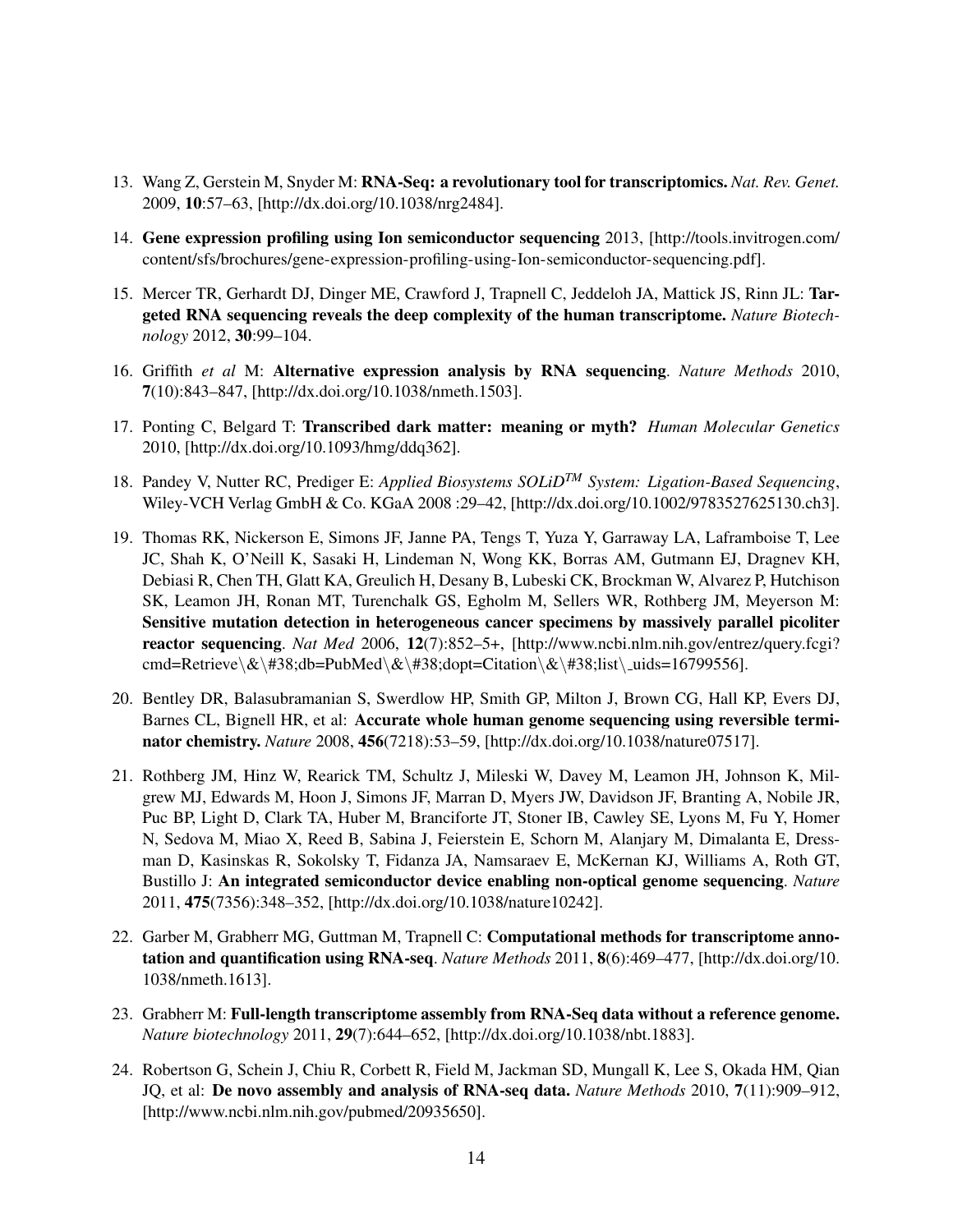- 25. Pevzner PA: 1-Tuple DNA sequencing: computer analysis. *J Biomol Struct Dyn* 1989, 7:63–73.
- 26. Roberts A, Pimentel H, Trapnell C, Pachter L: Identification of novel transcripts in annotated genomes using RNA-Seq. *Bioinformatics* 2011, [http://bioinformatics.oxfordjournals.org/content/ early/2011/06/21/bioinformatics.btr355.abstract].
- 27. Mangul S, Caciula A, Glebova O, Mandoiu I, Zelikovsky A: Improved transcriptome quantification and reconstruction from RNA-Seq reads using partial annotations. *In silico biology* 2011, 11(5):251–261.
- 28. Feng J, Li W, Jiang T: Inference of Isoforms from Short Sequence Reads. In *Proc. RECOMB* 2010:138–157.
- 29. Trapnell C, Pachter L, Salzberg S: TopHat: discovering splice junctions with RNA-Seq. *Bioinformatics* 2009, 25(9):1105–1111, [http://dx.doi.org/10.1093/bioinformatics/btp120].
- 30. Au KF, Jiang H, Lin L, Xing Y, Wong WH: Detection of splice junctions from paired-end RNA-seq data by SpliceMap. *Nucleic Acids Research* 2010, [http://nar.oxfordjournals.org/content/early/2010/ 04/05/nar.gkq211.abstract].
- 31. Roberts A, Trapnell C, Donaghey J, Rinn J, Pachter L: Improving RNA-Seq expression estimates by correcting for fragment bias. *Genome Biology* 2011, 12(3):R22.
- 32. Li W, Feng J, Jiang T: IsoLasso: A LASSO Regression Approach to RNA-Seq Based Transcriptome Assembly. *Journal of Computational Biology* 2011, 18(11):1693–707, [http://online.liebertpub.com/ doi/full/10.1089/cmb.2011.0171].
- 33. Tibshirani R: Regression shrinkage and selection via the LASSO. *Journal of Royal Statistical Society* 1996, 58:267–288.
- 34. Lin YY, Dao P, Hach F, Bakhshi M, Mo F, Lapuk A, Collins C, Sahinalp SC: CLIIQ: Accurate Comparative Detection and Quantification of Expressed Isoforms in a Population. *Proc. 12th Workshop on Algorithms in Bioinformatics* 2012.
- 35. Tomescu AI, Kuosmanen A, Rizzi R, Mäkinen V: A novel min-cost flow method for estimating transcript expression with RNA-Seq. *BMC Bioinformatics* 2013, 14(S-5):S15.
- 36. Song L, Florea L: CLASS: constrained transcript assembly of RNA-seq reads. *BMC Bioinformatics* 2013, 14(S-5):S14.
- 37. Mezlini AM, Smith EJM, Fiume M, Buske O, Savich GL, Shah S, Aparicio S, Chiang DY, Goldenberg A, Brudno M: iReckon: Simultaneous isoform discovery and abundance estimation from RNA-seq data. *Genome Research* 2012, 23(3):519–529, [http://dx.doi.org/10.1101/gr.142232.112].
- 38. Reid LH: Proposed methods for testing and selecting the ERCC external RNA controls. *BMC genomics* 2005, 6:1–18.
- 39. Pal S, Gupta R, Kim H, Wickramasinghe P, Baubet V, Showe LC, Dahmane N, Davuluri RV: Alternative transcription exceeds alternative splicing in generating the transcriptome diversity of cerebellar development. *Genome Research* 2011, [http://genome.cshlp.org/content/early/2011/06/28/ gr.120535.111.abstract].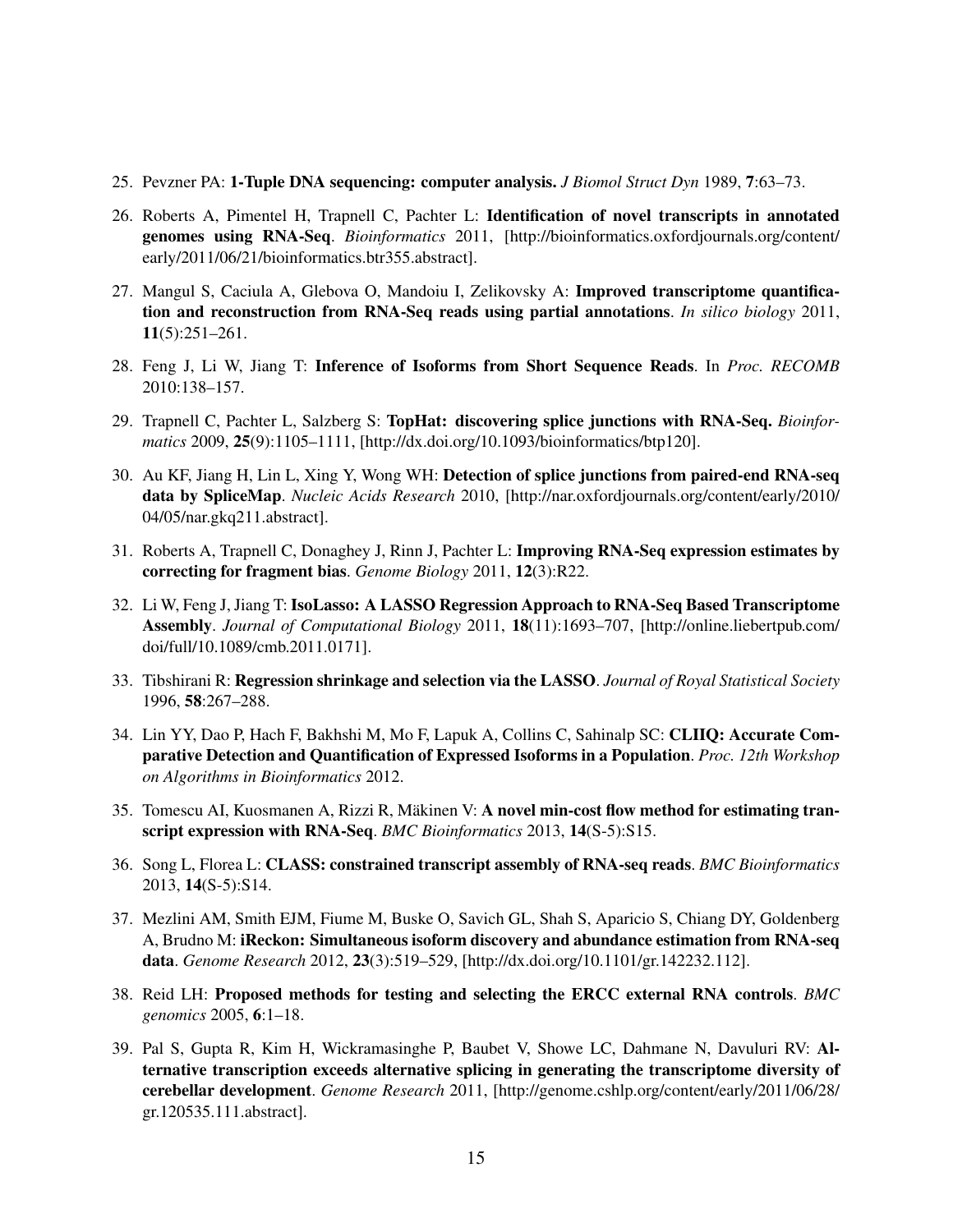- 40. Li B, Dewey C: RSEM: accurate transcript quantification from RNA-Seq data with or without a reference genome. *BMC bioinformatics* 2011, 12:323.
- 41. MAQC Consortium: The MicroArray Quality Control (MAQC) project shows inter- and intraplatform reproducibility of gene expression measurements. *Nature Biotechnology* 2006, 24(9):1151– 1161.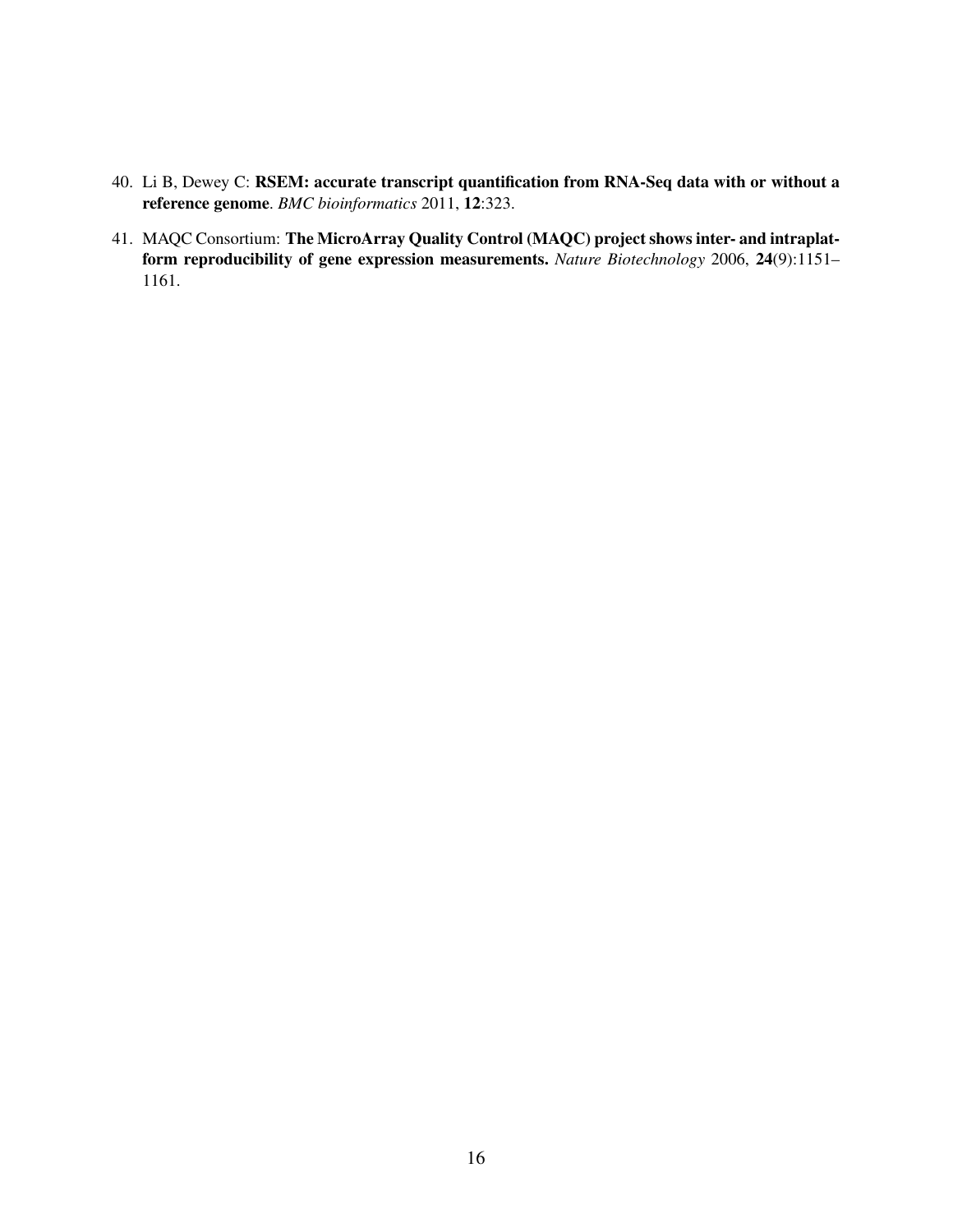# **Figures**

# **Figure 1. A schematic representation of the RNA sequencing protocol. Figure 2. Pseudo-exons.**

An example of three transcripts,  $Tr_1$ ,  $Tr_2$  and  $Tr_3$ . Each transcript is represented as a set of exons. Pseudo-exons are regions of a gene between consecutive transcriptional or splicing events.  $S_{psej}$ and  $E_{psej}$  represent the starting and ending position of pseudo-exon j, respectively.

## **Figure 3. Splice graph.**

The red horizontal lines represent single reads. Reads interrupted by dashed lines are spliced reads. Each vertex of the splice graph corresponds to a pseudo-exon and each directed edge corresponds to a (splice) junction between two pseudo-exons. Red vertices of the slice graph serve as transcription start sites (TSS). Blue vertices - transcription end sites (TES).

## **Figure 4. Sensitivity and PPV comparison between methods for groups of genes with n transcripts on simulated datasets with mean fragment length 250bp, 10% standard deviation, and read length of 100bp. Figure 5. Consistency of transcriptome assembly.**

Number of identified annotated transcripts confirmed by both methods for GOG-382,DID-416 and DID-413 datasets.

## **Figure 6. Correlation of estimates obtained by both IsoEM and Cufflinks with qPCR measurments for HBRR and UHRR datasets.**

The red color represents the 2nd quartile and the green color represents the 3rd quartile.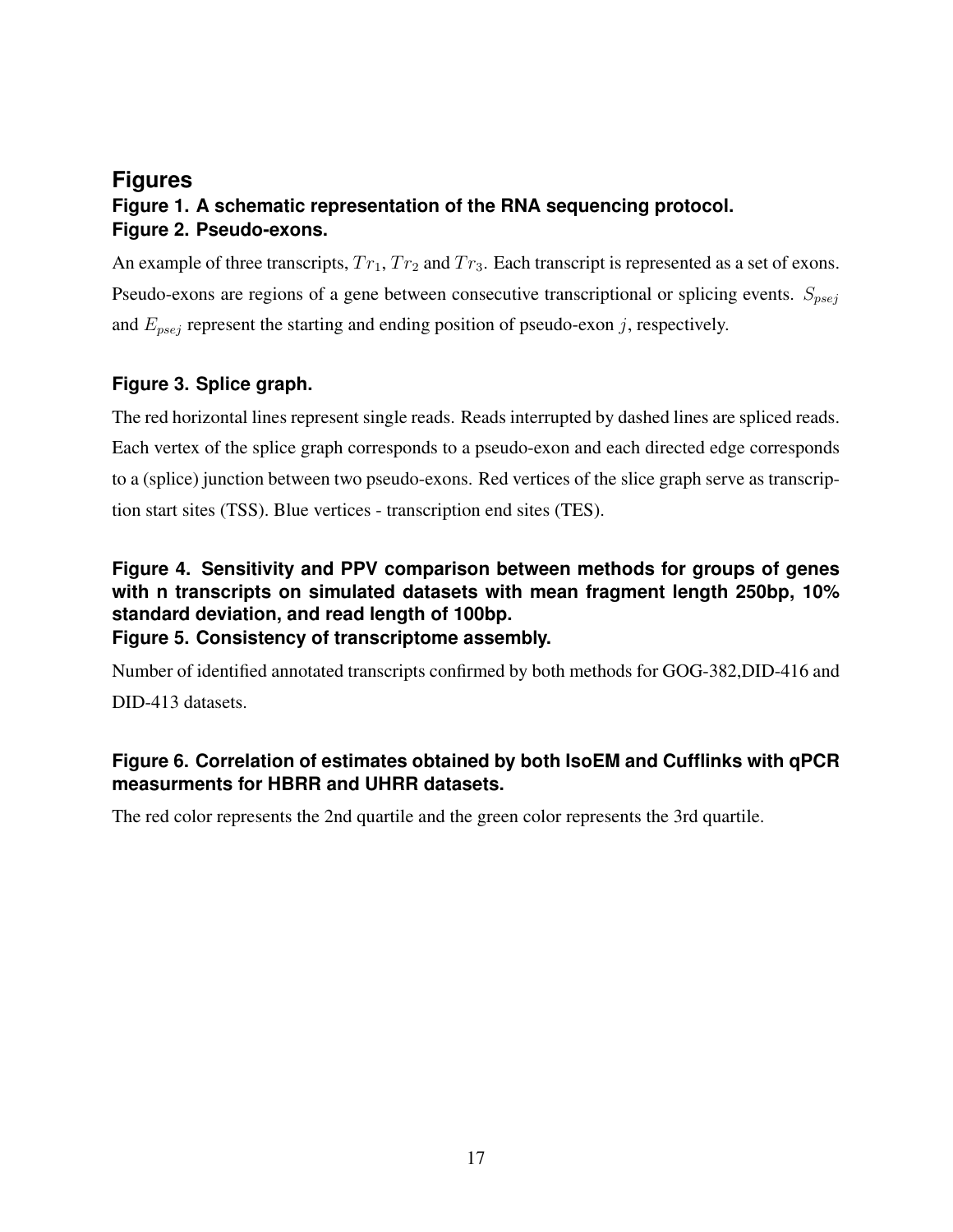| Transcript<br>expression | Methods          | # assembled<br>transcripts | # confirmed<br>annotated<br>transcripts | Sensitivity $(\%)$ | PPV $(\% )$ |
|--------------------------|------------------|----------------------------|-----------------------------------------|--------------------|-------------|
|                          | <b>Cufflinks</b> | 18,582                     | 12,909                                  | 51.06              | 69.47       |
| Uniform                  | <b>MaLTA</b>     | 23,706                     | 18,698                                  | 76.69              | 78.87       |
|                          | <b>IsoLasso</b>  | 21,441                     | 15,693                                  | 63.52              | 73.19       |
|                          | <b>Cufflinks</b> | 17,377                     | 12,449                                  | 50.21              | 71.64       |
| Geometric                | MaLTA            | 22,931                     | 18,293                                  | 76.05              | 79.77       |
|                          | <b>IsoLasso</b>  | 20,816                     | 15,308                                  | 62.83              | 73.54       |

Table 1: Sensitivity and PPV comparison between methods on datasets simulated assuming uniform, respectively geometric expression of transcripts, with reads length 400bp, mean fragment length 450bp and 10% standard deviation.

| Read | Frag-<br>ment<br>length | Methods         | # assembled<br>transcripts | # confirmed<br>annotated<br>transcripts | Sensitivity $(\%)$ | PPV $(\% )$ |
|------|-------------------------|-----------------|----------------------------|-----------------------------------------|--------------------|-------------|
|      |                         | Cufflinks       | 18,483                     | 14,179                                  | 67.36              | 76.71       |
| 50   | 250                     | <b>MaLTA</b>    | 20,036                     | 15,894                                  | 75.53              | 79.33       |
|      |                         | <b>IsoLasso</b> | 19,422                     | 15,287                                  | 70.66              | 78.71       |
|      |                         | Cufflinks       | 17,981                     | 14,073                                  | 69.30              | 78.27       |
| 100  | 250                     | <b>MaLTA</b>    | 19,405                     | 15,539                                  | 76.72              | 80.08       |
|      |                         | <b>IsoLasso</b> | 16,864                     | 12,802                                  | 62.60              | 75.91       |
|      |                         | Cufflinks       | 18,958                     | 14,757                                  | 67.19              | 77.84       |
|      | 500                     | <b>MaLTA</b>    | 20,481                     | 16,326                                  | 74.73              | 79.71       |
|      |                         | <b>IsoLasso</b> | 17,979                     | 13,428                                  | 60.29              | 74.69       |
|      |                         | Cufflinks       | 20,435                     | 15,637                                  | 66.57              | 76.52       |
| 200  | 250                     | <b>MaLTA</b>    | 21,823                     | 17,265                                  | 74.89              | 79.11       |
|      |                         | <b>IsoLasso</b> | 19,422                     | 15,287                                  | 70.66              | 78.71       |
| 400  |                         | Cufflinks       | 18,483                     | 14,179                                  | 67.36              | 76.71       |
|      | 450                     | <b>MaLTA</b>    | 20,036                     | 15,894                                  | 75.53              | 79.33       |
|      |                         | <b>IsoLasso</b> | 19,422                     | 15,287                                  | 70.66              | 78.71       |

Table 2: Sensitivity and PPV comparison between methods for different combinations of read and fragment lengths: (50bp, 250bp), (100bp, 250bp), (100bp, 500bp), (200bp, 250bp), (400bp, 450bp).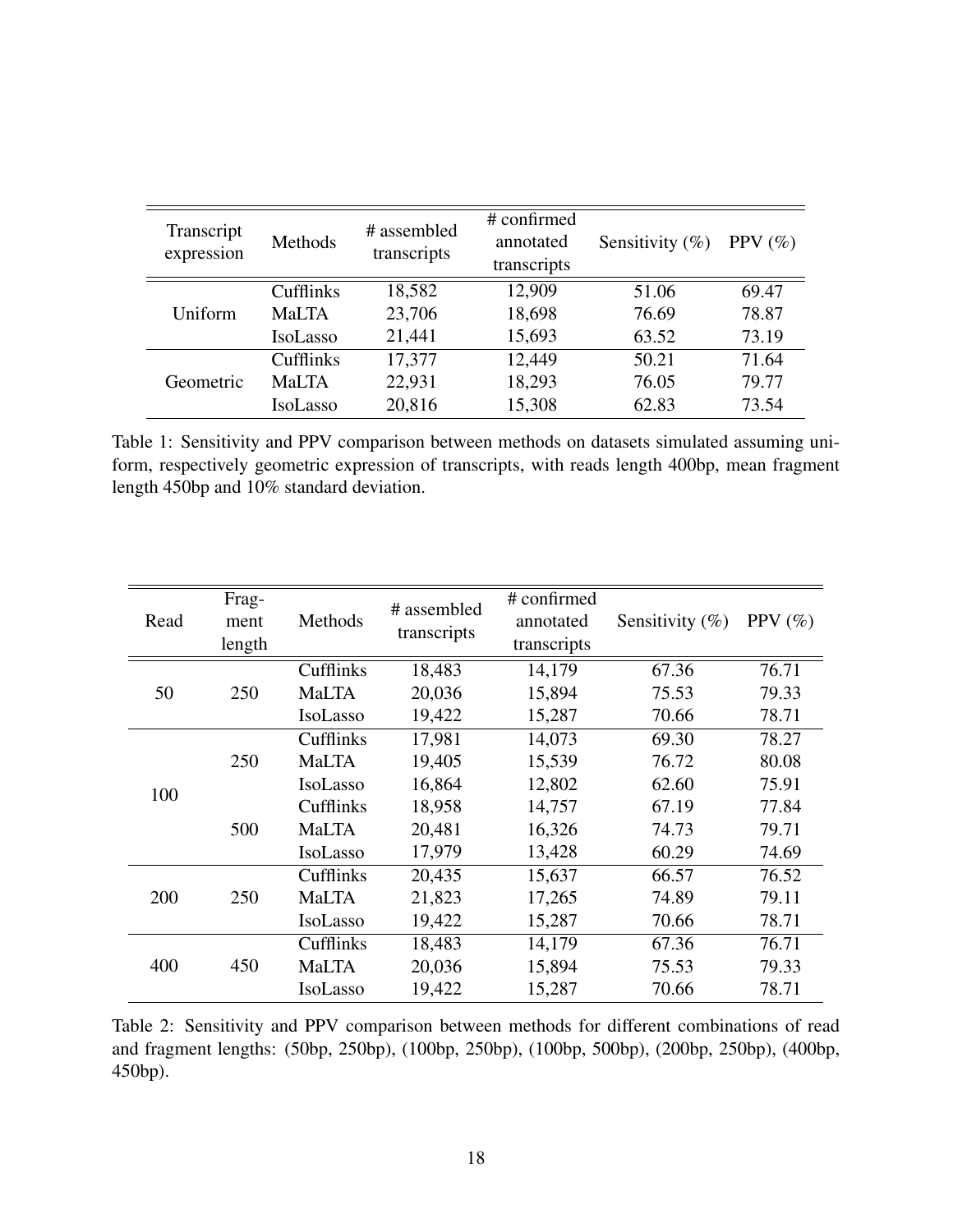| Dataset | Type of cancer           | # reads   | # mapped<br>reads | Mean read length (bp) |
|---------|--------------------------|-----------|-------------------|-----------------------|
| GOG-382 | hepatocellular carcinoma | 4,964,525 | 1,284,796         | 94                    |
| DID-416 | myelogenous leukemia     | 5,024,097 | 1,115,392         | 89                    |
| DID-413 | breast ductal carcinoma  | 3,134,849 | 690,870           | 108                   |

Table 3: Read mapping statistics and read length for Ion Torrent HeLa datasets. Reads are mapped to hg18 reference genome using TopHat2 with default parameters.

|              | DID-413                    |                                         | DID-416                    |                                         | GOG-382                    |                                         |
|--------------|----------------------------|-----------------------------------------|----------------------------|-----------------------------------------|----------------------------|-----------------------------------------|
|              | # assembled<br>transcripts | # confirmed<br>annotated<br>transcripts | # assembled<br>transcripts | # confirmed<br>annotated<br>transcripts | # assembled<br>transcripts | # confirmed<br>annotated<br>transcripts |
| <b>MaLTA</b> | 15,109                     | 4,000                                   | 9,908                      | 2,807                                   | 16,143                     | 4,395                                   |
| Cufflinks    | 12,100                     | 1,228                                   | 7,419                      | 759                                     | 13,887                     | 1,557                                   |

Table 4: Performance comparison of transcriptome assembly between Cufflinks and MaLTA for Ion Torrent HeLa datasets. Assembled transcripts are matched against UCSC hg18 reference annotations.

| Run                     | # reads   | # mapped<br>reads | $R^2$ |
|-------------------------|-----------|-------------------|-------|
| POZ-125 <sub>-268</sub> | 1,601,962 | 1,103,357         | 0.489 |
| DID-144 <sub>-283</sub> | 1,990,213 | 1,368,073         | 0.487 |
| POZ-126 <sub>-269</sub> | 1,800,034 | 1,291,935         | 0.469 |
| GOG-140 <sub>-284</sub> | 2,052,587 | 1,452,006         | 0.499 |
| POZ-127 <sub>-270</sub> | 2,263,519 | 1,615,623         | 0.484 |
| All runs                | 9,708,315 | 6,830,990         | 0.485 |

Table 5: Read mapping statistics and correlation between gene expression levels estimated by IsoEM and qPCR measurement for Ion Torrent UHRR dataset.